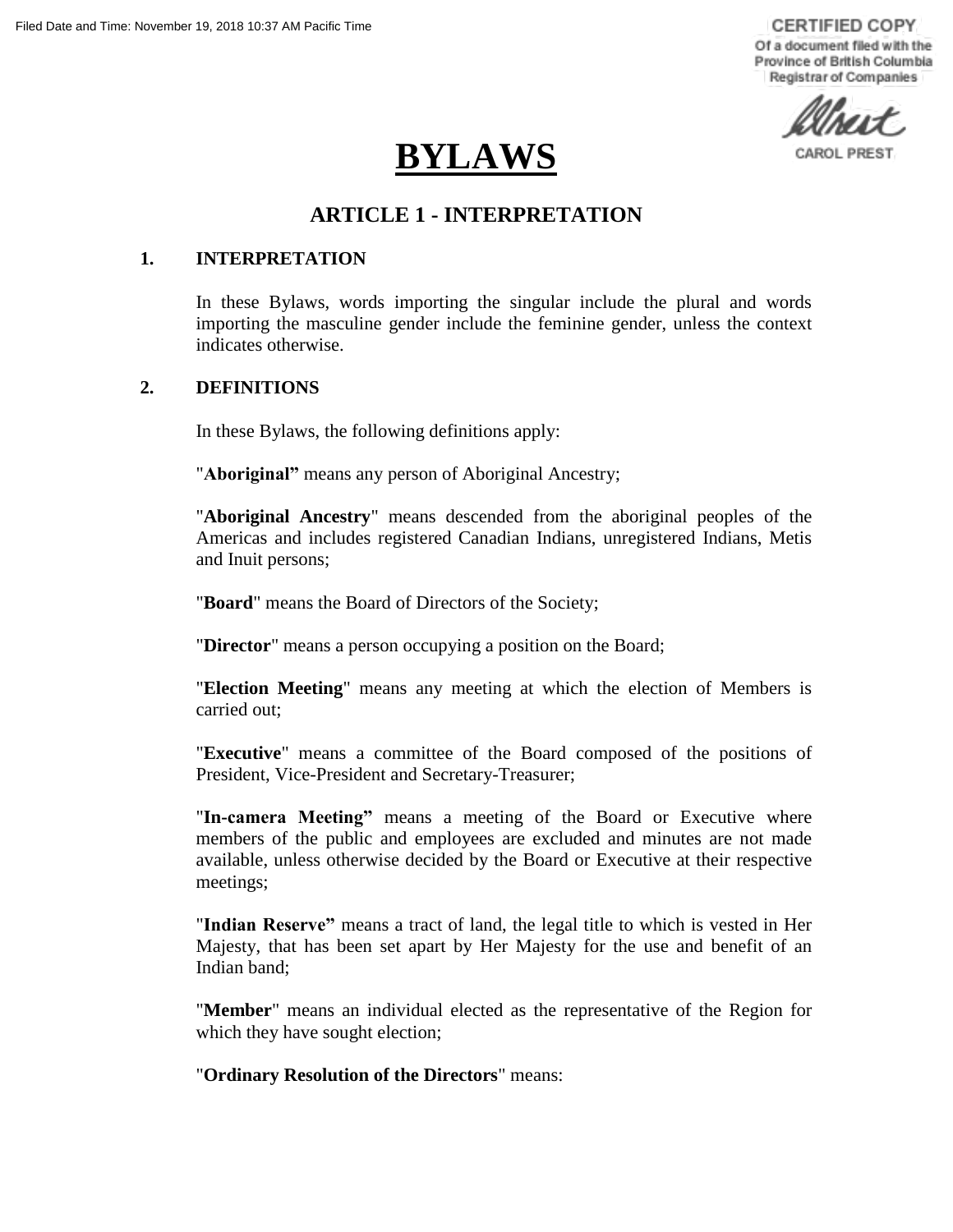- a) A resolution passed by a simple majority of votes cast by the Directors who are present at a meeting, or
- b) A resolution submitted to all the Directors of the Society and consented to in writing by 75% of the Directors;

"**Ordinary Resolution of the Members**" means a resolution passed by a simple majority of votes cast by the Members who are present at a meeting;

"**Permanent Resident**" means all persons who have had at least one (1) year of uninterrupted residency immediately prior to an election within the Region in which they either seek election as a Member or cast ballots for the election of the Member;

"**Policy**" means a policy document approved by an Ordinary Resolution of the Directors;

"**Region**" means a region of the Province of British Columbia as set out in Article II (1) and Schedule A of these bylaws;

"**Society**" means The Native Courtworker and Counselling Association of British Columbia;

"**Society Act**" means the Society Act of the Province of British Columbia in force at that time; and

"**Special Resolution**" means a resolution:

- 1) that has been circulated in writing to all Members of the Society at least fourteen days prior to the meeting where the resolution is to be considered, together with a notice stating:
	- a) that the proposed resolution is a special resolution; and
	- b) setting out the time, place, and location of the meeting where the proposed resolution will be proposed; and
- 2) that has been passed at a general meeting of the Society by a majority of not less than 75% of the votes of those Members of the Society present, or is:
	- a) a resolution consented to in writing by not less than 75% of those Members of the Society who would have been entitled to vote on the resolution in person at a meeting; or
	- b) an extraordinary resolution passed prior to January 1, 1978.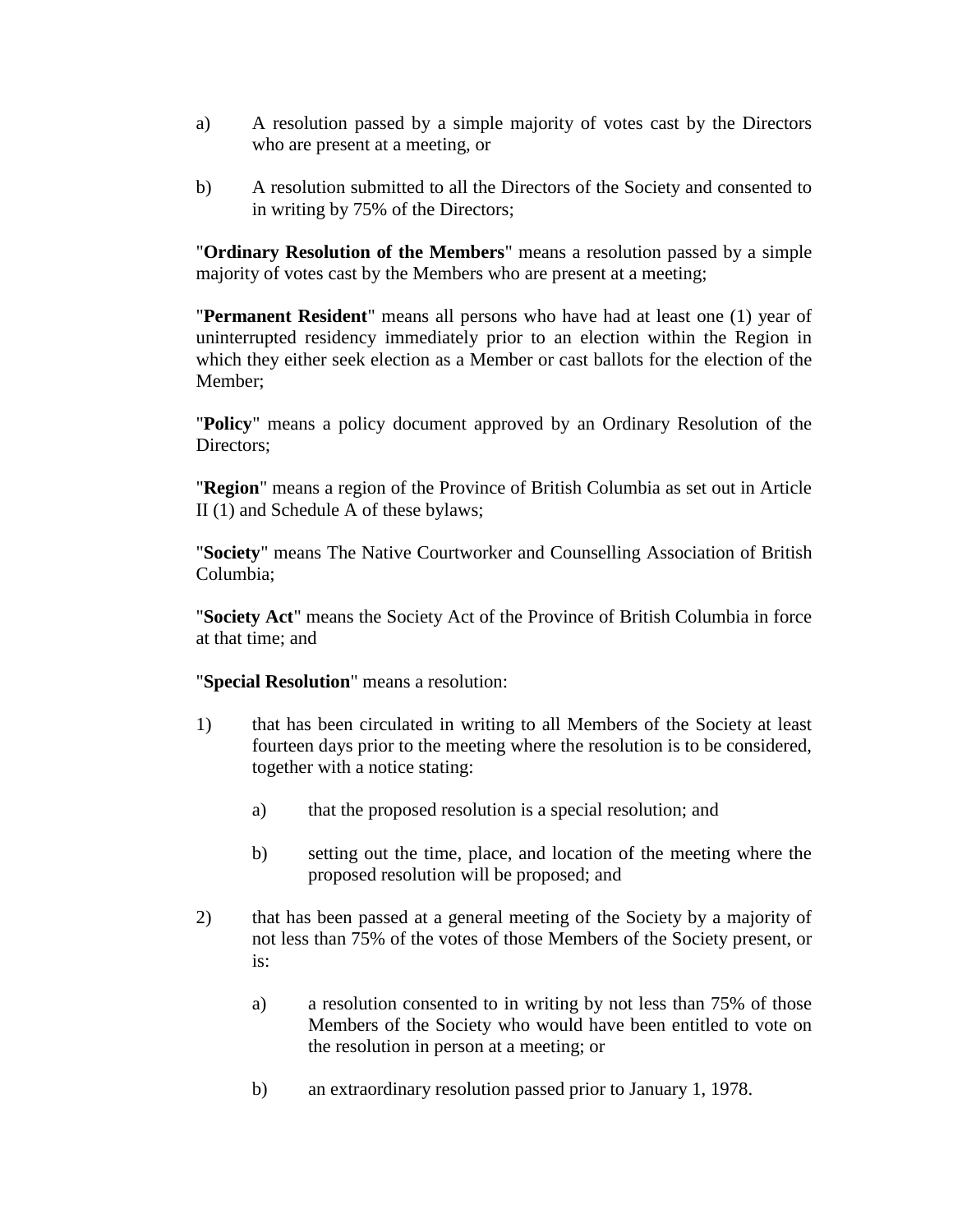# **ARTICLE II - MEMBERSHIP**

#### **1. REGIONS**

The Province of British Columbia shall be divided into 13 Regions as set out in Schedule A to these bylaws.

## **2. ELECTION OF MEMBERS**

One Member of the Society shall be elected for each Region at an Election Meeting.

## **3. TIME OF ELECTIONS**

The election of Members must be held in the month of May or June unless otherwise approved by the Executive.

## **4. (a) ELIGIBILITY FOR MEMBERSHIP**

- i) All people of Aboriginal Ancestry who are at least eighteen years of age and who are a Permanent Resident of a Region, are eligible for election as the Member of the Society for the Region which they are a Permanent Resident of unless otherwise stated in these bylaws.
- ii) A Member whose membership in the Society is terminated in accordance with these bylaws cannot seek re-election as a Member for three years from the time they were terminated.
- iii) A former employee of the Society cannot run for election as a Member until six months after leaving the employ of the Society; and
- iv) A person cannot run for election as a Member if they are engaged in a lawsuit with the Society.
- v) A person who has been convicted of an indictable offence in Canada is not eligible for election as the Member of the Society, unless that person has disclosed his convictions for indictable offences to the Chairperson of the Election Meeting prior to the election occurring.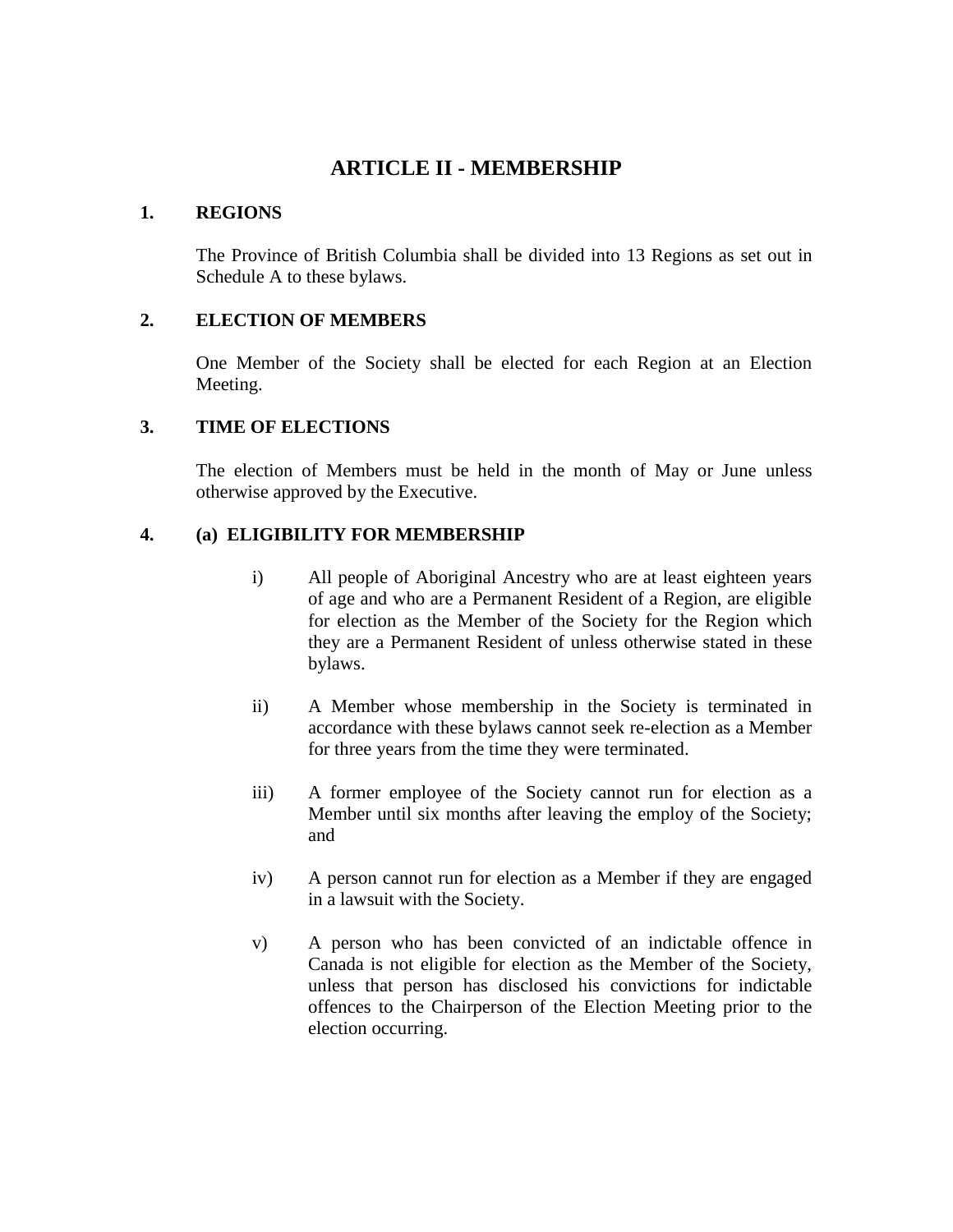#### **(b) HONOURARY MEMBERSHIP**

The Board may appoint, as they see fit, honourary members. An honourary member may attend all meetings of the Society but shall only be entitled to reimbursement for expenses to attend meetings of the Society if the Executive approves expenses in advance of the meeting. An honourary member is not a Member of the Society.

## **5. ELECTION PROCEDURES**

The following rules apply to Election Meetings:

#### a) **Location and Time of Meetings**

The Board may delegate responsibility for determining the time and location of Election Meetings to an officer or employee of the Society.

#### b) **Notice of Meetings**

First notice of an Election Meeting, stating the time and location of the Election Meeting, must be sent in writing to aboriginal organizations and Indian bands in the Region of the election at least thirty (30) days prior to the date set for the Election Meeting. The Board may, by resolution, abridge the notice period. Failure to notify an Indian band or aboriginal organization in the Region does not invalidate the election.

#### c) **Chairing of Meetings**

The Board shall designate a chairperson for each Election Meeting. The chairperson shall not be a Director or person seeking election for that Region.

#### d) **Order of Business**

Election Meetings shall include in the order of business a report by the incumbent Member of the Society.

#### e) **Voting**

All people of Aboriginal Ancestry over the age of eighteen (18) years and who are Permanent Residents in a Region and who attend the election meeting shall be eligible to vote for the Member in that Region. Persons attending an Election Meeting solely for the purpose of voting are not considered Members of the Society. Voting must be done in person on the day of the election. Voting by proxy is not authorized and advance polls shall not be held.

#### **6. RE-ELECTION OF MEMBERS**

Subject to any restrictions found in these bylaws, all Members shall be eligible for re-election.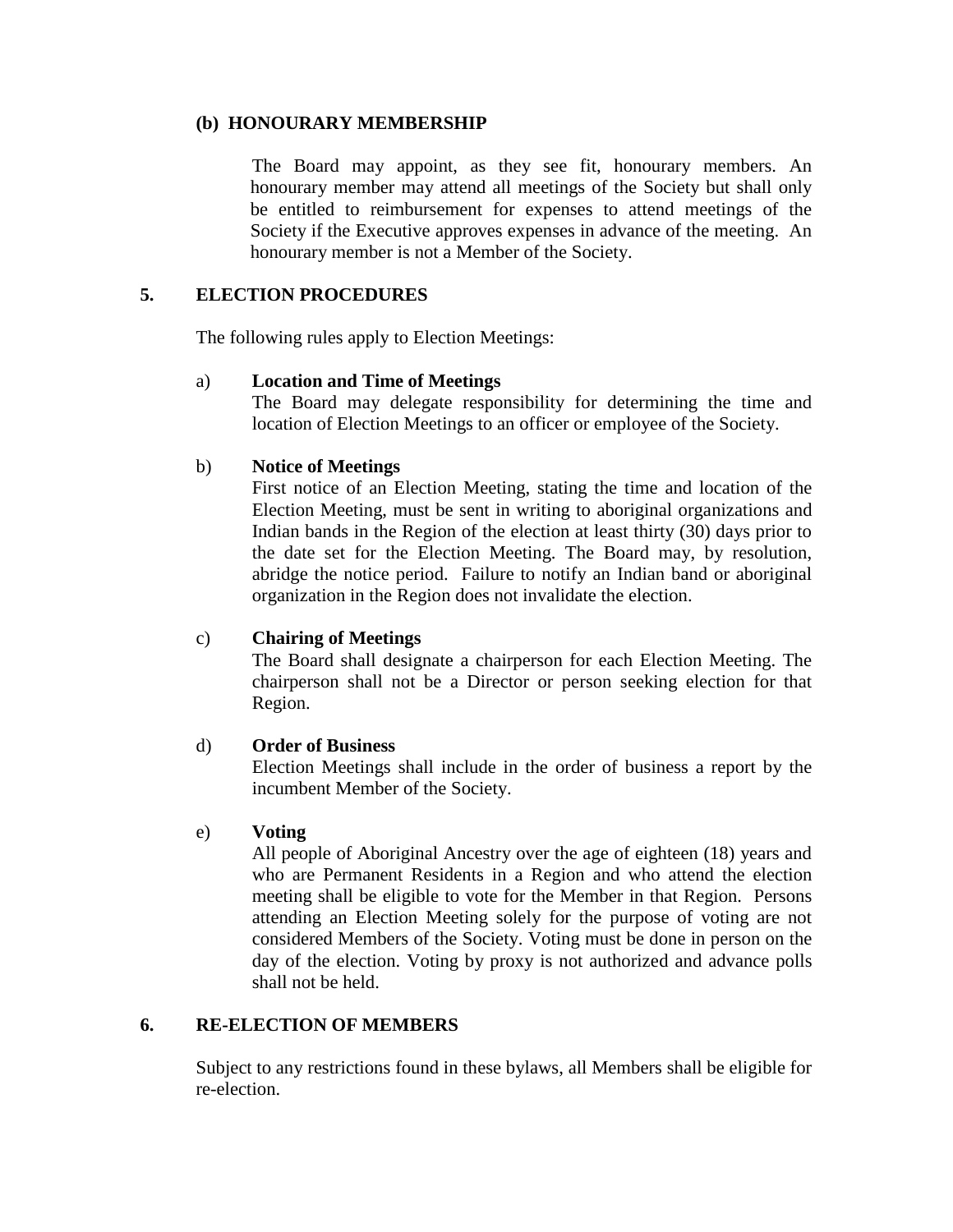## **7. TERMINATION OF MEMBERSHIP IN GOOD STANDING**

A Member shall cease to remain in good standing and their term membership in the Society shall end in the following situations:

#### a) **Absence**

Where a Member is, without reasonable excuse, absent from two (2) consecutive meetings of the Board, and the Directors by Ordinary Resolution terminate that person's membership in the Society. The Board shall, in its sole discretion, decide whether an excuse is reasonable.

## b) **Change of Residence**

When a Member ceases to be a Permanent Resident of the Region where that Member was elected and that Member's office is declared vacant by a resolution of the Board.

#### c) **Resignation**

Any Member may resign from the Society by mailing or delivering a resignation in writing to the Secretary-Treasurer or to the registered office of the Society. The Member's office becomes vacant upon receipt of his resignation. A Member may also resign from the Society by verbally notifying the Executive Director of the Society or a Regional Manager of the Society. In that event, the Member's office becomes vacant upon the Executive Director or Regional Manager confirming, in writing, the resignation with the Member.

#### d) **Expulsion**

Any Member may be expelled from the Society by Ordinary Resolution of the Directors. Any Member shall be served with notice of the resolution and be given an opportunity to speak to the resolution prior to a vote of the Directors.

#### e) **Death**

When the Member of the Society dies, the person's office in the Society becomes vacant.

Any Member who dies, resigns, is expelled from the Society, or whose membership is terminated, shall forfeit all rights, claims and interests arising from or associated with membership in the Society and shall cease to hold any other office in the Society which he or she may hold.

#### **8. REPLACEMENT OF MEMBERS**

Where a Member ceases to hold membership with the Society, the vacant membership may be filled by an election for the unexpired portion of the term.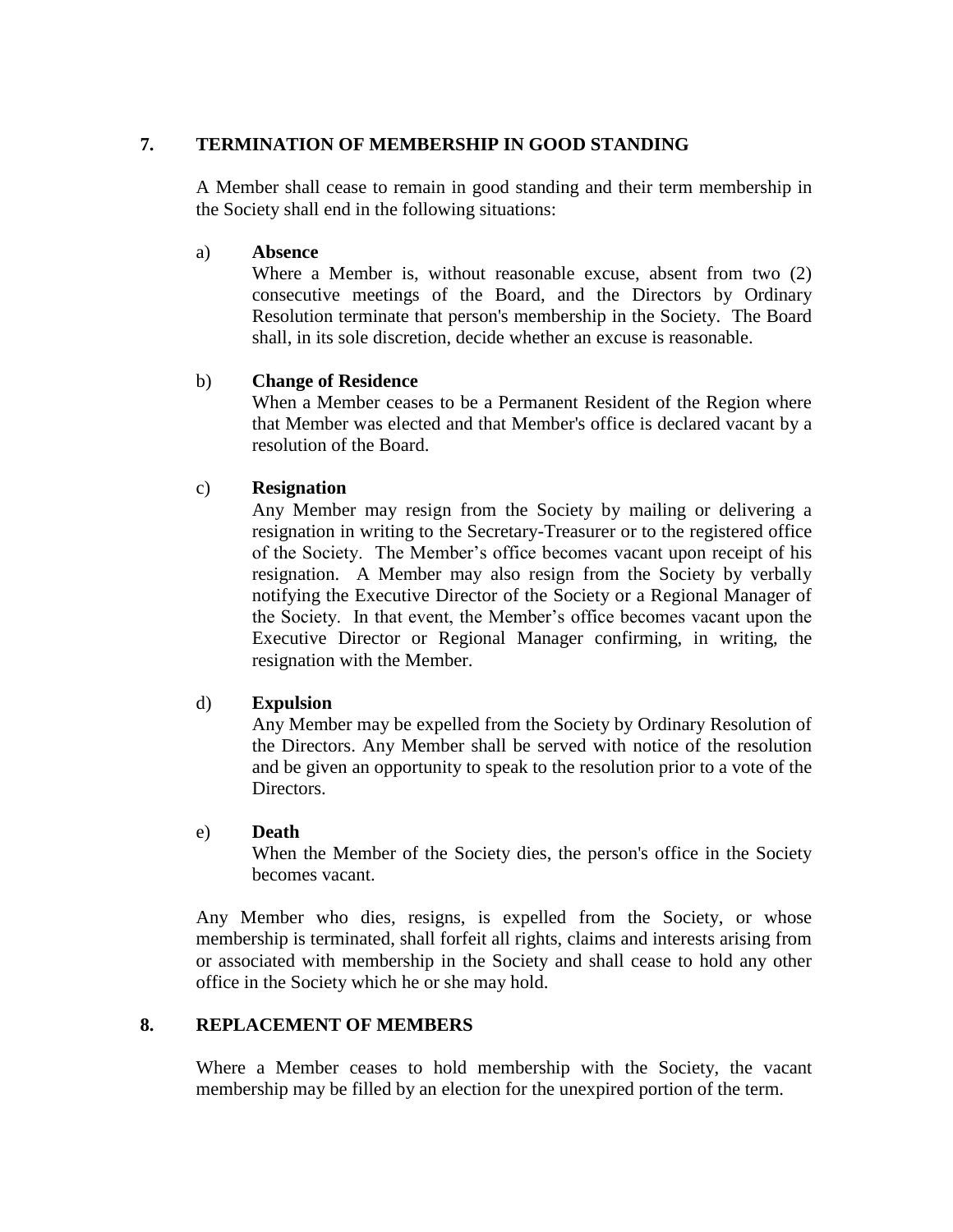## **9. LENGTH OF TERM**

Members shall be elected every three years, commencing with an Election Meeting in 2015 for even-numbered Regions and an Election Meeting in 2016 for odd-numbered Regions. Members holding membership in 2015 shall continue to serve until the Election Meeting in 2015 in even-numbered Regions, and the Election Meeting in 2016 in odd-numbered Regions. The term of office for a Member shall commence on the date of the annual general meeting of the Society held immediately after the Member's election and shall continue until the annual general meeting three years later, subject to the Member ceasing to hold office in accordance with Article II, section 7 above.

## **10. EMPLOYMENT OF MEMBERS**

No Member of the Society may be an employee of the Society or enter into a contract for services with the Society.

## **11. MEMBER INDEMNITY**

The Society may, by Special Resolution, indemnify a Member or former Member of the Society against all costs, charges and expenses including an amount paid to settle an action or satisfy a judgment, actually and reasonably incurred by him in a civil, criminal or administrative action or proceeding to which he or she is made a party by reason of being or having been a Member of the Society, including an action brought by the Society if:

- a) He or she acted honestly and in good faith with a view to the best interests of the Society; and
- b) In the case of criminal, regulatory or administrative action or proceeding, he or she had reasonable grounds for believing his or her conduct was lawful.

#### **12. MEMBER INSURANCE**

The Society may purchase liability insurance for the Members.

#### **13. COPIES OF CONSTITUTION AND BYLAWS**

The Society shall furnish Members, upon request, with a copy of the constitution and bylaws of the Society.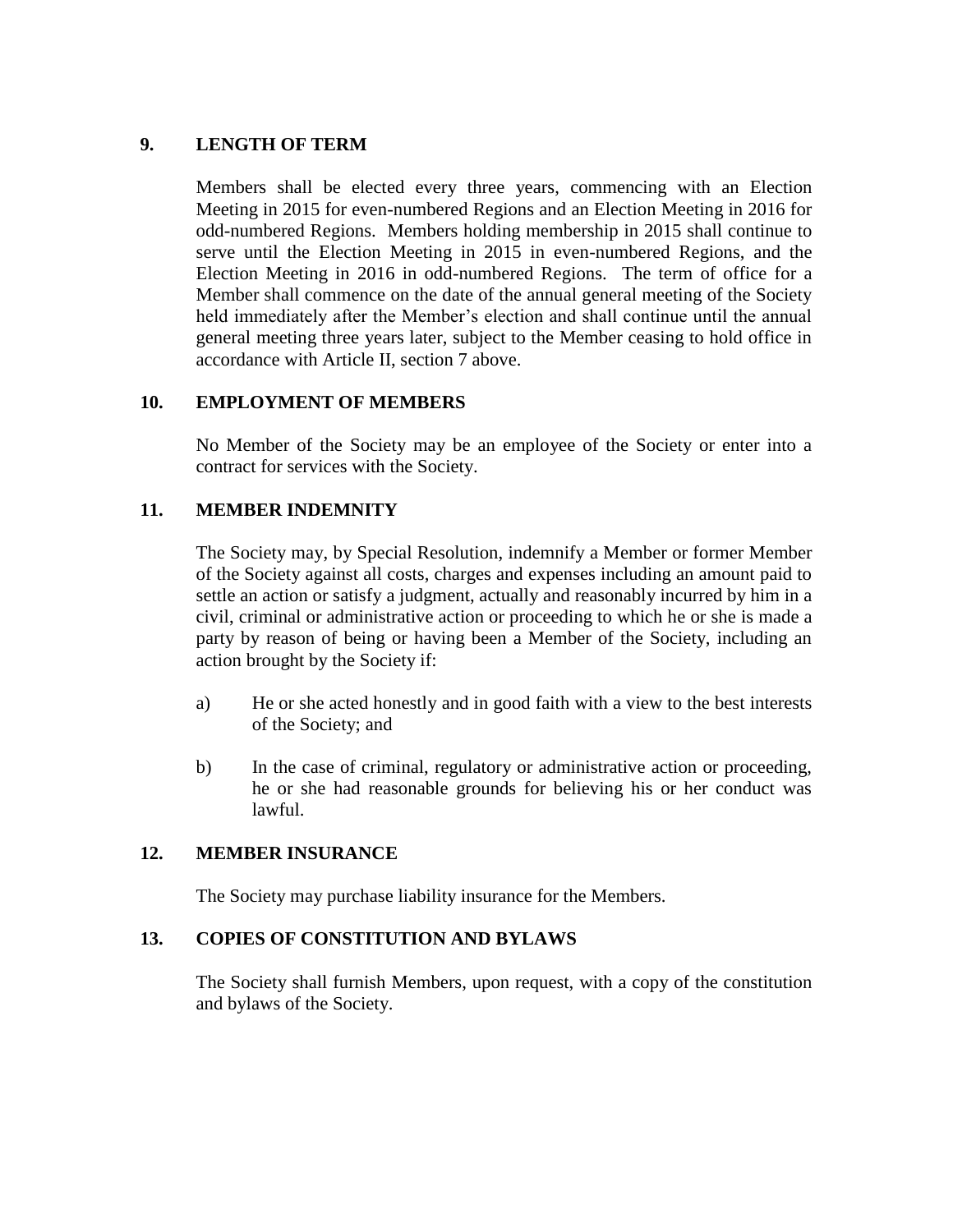## **ARTICLE III - ANNUAL GENERAL MEETINGS**

#### **1. MEETING DATE**

The annual general meeting of the Society shall be held in the month of September or October.

## **2. AGENDA**

The agenda of the annual general meeting shall include the following items:

- a) the reports of the Members;
- b) the financial statement and auditor's reports for the previous fiscal year;
- c) the appointment or reappointment of an auditor for the next year;
- d) the election of officers; and
- e) the establishment of such committees as the Members deems necessary and the election of Members to those Committees.

The reports of the auditor shall be read at the request of a member.

## **3. REPORTS**

Within thirty (30) days of the annual general meeting, the Secretary-Treasurer of the Society shall file such documents as are required by and in the form required by the Society Act with the Registrar of Companies.

# **ARTICLE IV - MEETINGS OF THE SOCIETY**

## **1. DATE AND LOCATION**

The date and location of all meetings of the Society, except the annual general meeting, may be determined by resolution of the Directors or Executive. Meetings, other than the annual general meeting, may be held by telephone or internet.

## **2. SPECIAL GENERAL MEETING**

A special general meeting of the Society may be called by four of the Members of the Society who requisition a meeting in accordance with the Society Act.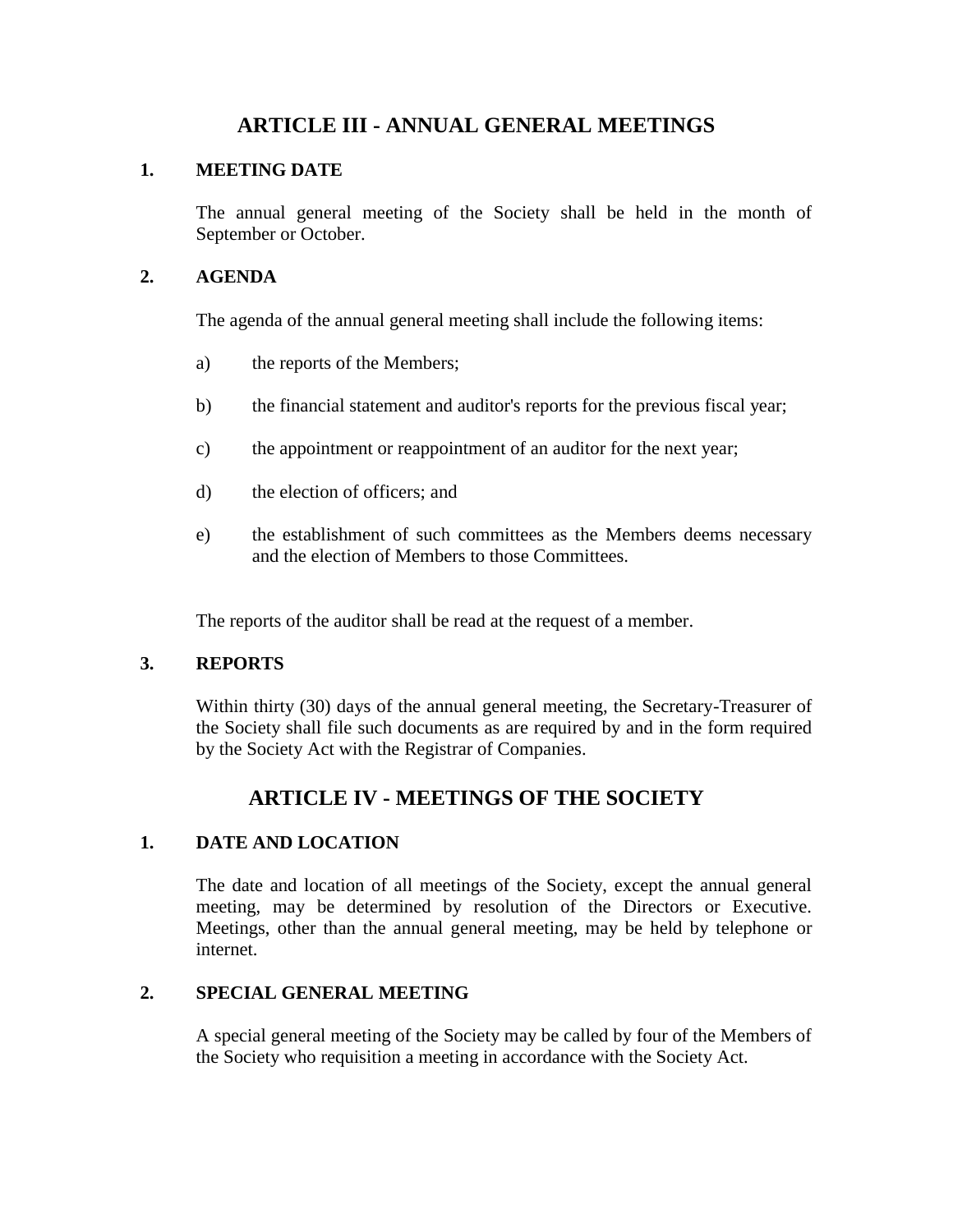#### **3. NOTICE OF MEETINGS**

At least fourteen (14) days notice of the time and place of all meetings of the Society shall be given to all Members of the Society in writing, mailed or emailed to their addresses, except for special general meetings of the Society which shall require reasonable notice to all members by telephone, internet or by mail. Members may waive or reduce the period of notice for a particular meeting by unanimous consent in writing. A meeting is not invalidated simply by reason of a Member not receiving notice.

## **4. QUORUM**

Seven (7) Members of the Society shall constitute a quorum.

## **5. CHAIRPERSON**

The President, or in his absence, the Vice-President, shall preside as Chairperson at every meeting of the Society, and if there is no such Chairperson within thirty minutes after the time appointed for holding a meeting, the Members present shall, if they comprise a quorum, choose a person to act as Chairperson from among their number.

## **6. ADJOURNMENT DUE TO LACK OF QUORUM**

When a meeting of the Society cannot be held due to the lack of a quorum, such a meeting shall be deemed to be adjourned to a future date, which may be determined by those Members present at the meeting place, or failing that, by any two members of the Executive. The meeting date will allow sufficient time for at least fourteen days prior notice to be given to the members. The quorum requirements of these Bylaws shall apply to the holding of such an adjourned meeting.

#### **7. VOTING**

All Members other than the chairperson shall have one vote. In the event of a tie, the chairperson shall cast the deciding vote. No proxy vote shall be allowed.

#### **8. METHOD OF VOTING**

Voting shall be by a show of hands unless a majority of the Members present shall otherwise determine.

#### **9. PUBLIC MEETING**

The Board meetings and meetings of the Society shall be open to all persons of Aboriginal ancestry who wish to attend or who the Board may invite. However,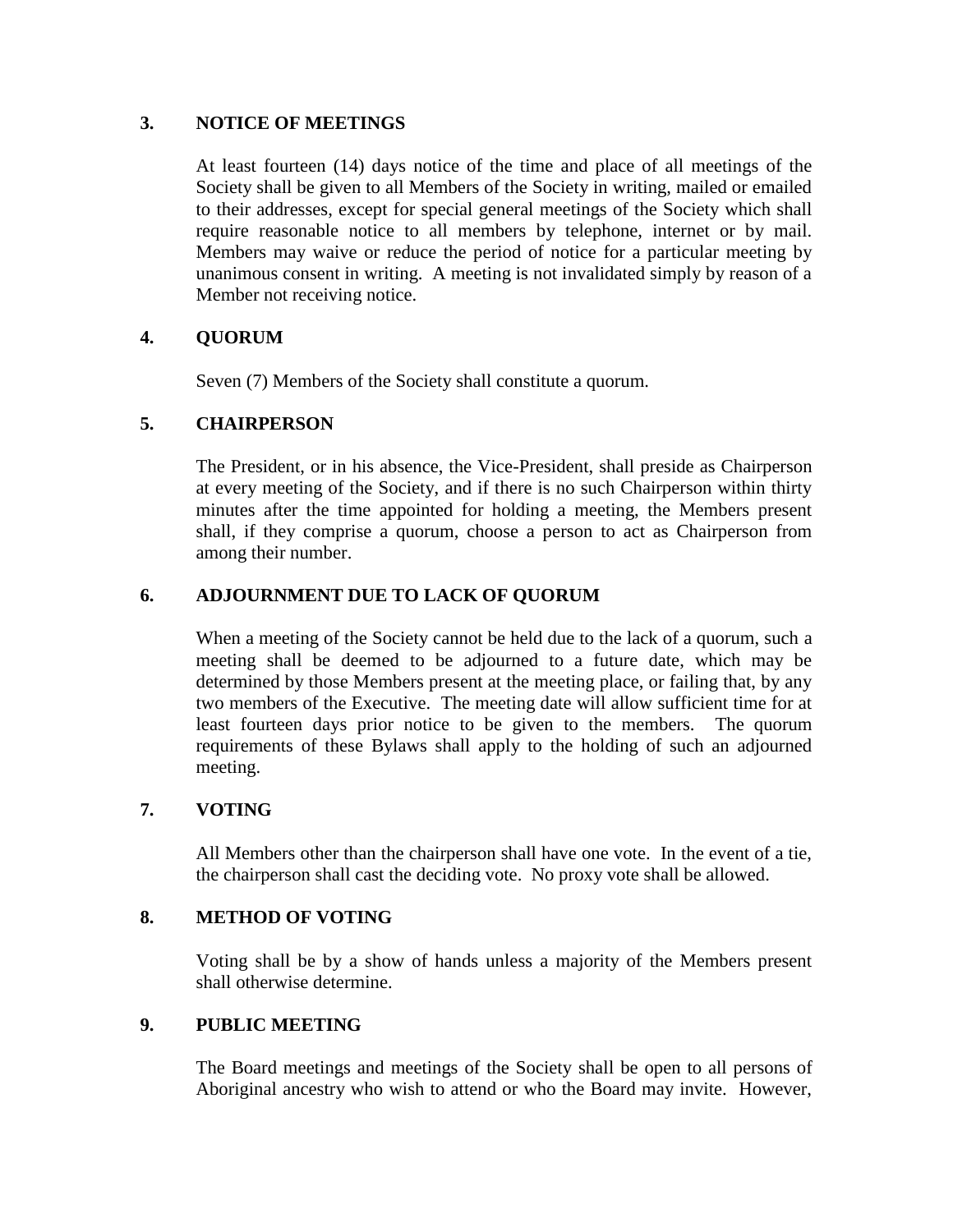portions of a meeting may be closed by motion and held as an In-camera Meeting on business of a confidential nature.

# **ARTICLE V - BOARD OF DIRECTORS**

## **1. COMPOSITION**

The Board shall be comprised of all Members of the Society.

## **2. MEETINGS**

- a) Meetings of the Board may be held via telephone or internet;
- b) The President shall not vote at Board meetings, except in the case of a tie vote; and
- c) Wherever possible, meetings of the Society, the Board of Directors or Society or Board of Director Committees shall be held on an Indian Reserve.

## **3. AUTHORITY AND RESPONSIBILITY**

The Board shall be responsible for overseeing the business of the Society, and, without limiting the foregoing, the Board shall be responsible for:

- a) Approving procedures for the efficient administration of the Society;
- b) Developing budgets and overseeing the annual audit;
- c) Setting long range objectives and plans for the Society;
- d) The formation of committees, as from time to time are required, and as the Board may see fit;
- e) Addressing the liabilities and responsibilities of the Society;
- f) Investing the funds of the Society as it sees fit;
- g) Developing programs to carry out objectives consistent with those of the Society;
- h) Directing the publication once a year of an annual report;
- i) Supervising the Executive Director; and
- j) The formation of Society positions on issues with respect to the law or justice system in British Columbia and issues of concern to aboriginal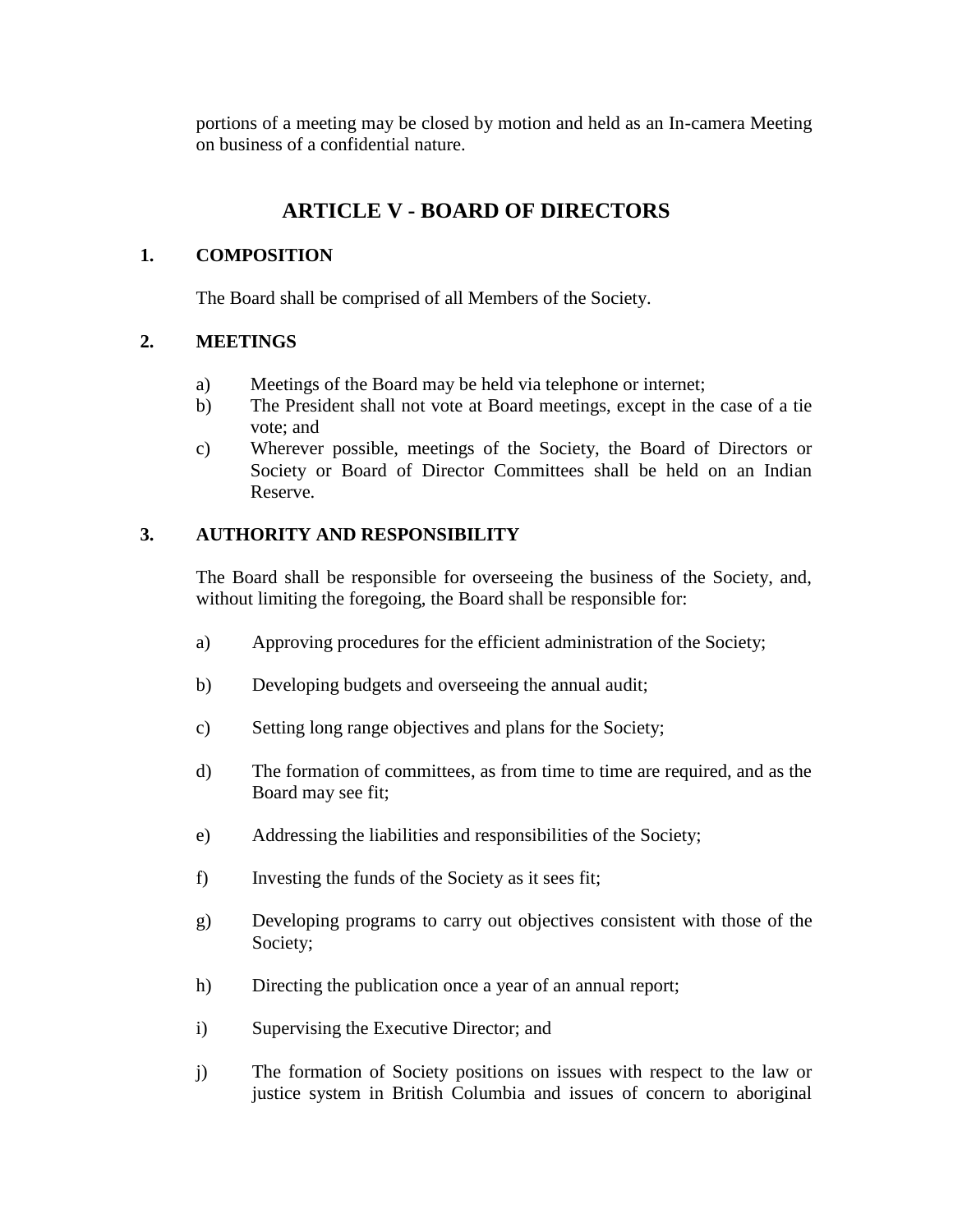people in British Columbia or the giving of direction to the Executive for the development of those positions.

## **4. DELEGATION OF AUTHORITY AND RESPONSIBILITY**

The Board may, by policy, delegate tasks to a committee, officer, or employee of the Society, whom shall report to the Board regularly on the discharge of those responsibilities.

## **5. DIRECTOR INDEMNITY**

The Society may, by Special Resolution, and subject to the approval of the court, indemnify a Director or former Director of the Society against all costs, charges and expenses including an amount paid to settle an action or satisfy a judgment, actually and reasonably incurred by him in a civil, criminal or administrative action or proceeding to which he or she is made a party by reason of being or having been a Director of the Society, including an action brought by the Society if:

- a) He or she acted honestly and in good faith with a view to the best interests of the Society; and
- b) In the case of criminal, regulatory or administrative action or proceeding, he or she had reasonable grounds for believing his or her conduct was lawful.

## **6. DIRECTOR INSURANCE**

The Society may purchase liability insurance for the Directors.

# **ARTICLE VI - OFFICERS OF THE SOCIETY**

## **1. POSITIONS**

The officers of the Society shall consist of the President, Vice-President and Secretary-Treasurer.

## **2. ELECTION OF OFFICERS**

The officers shall be elected at every other annual general meeting of the Society, from among the Members of the Society, starting in 2007.

#### **3. TERM OF OFFICE OF OFFICERS**

The officers shall hold office for two years after they are elected and until their successors are chosen.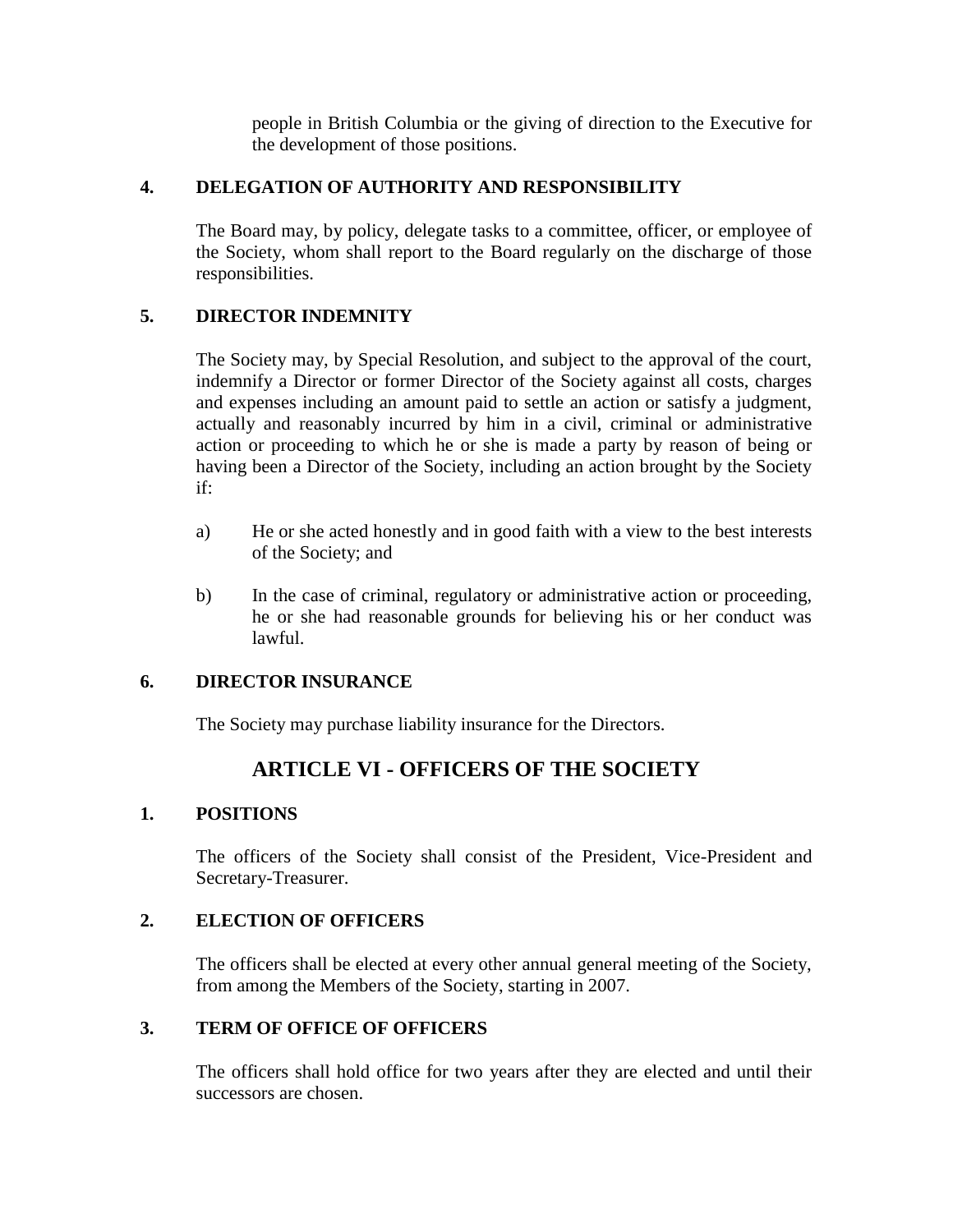## **4. REMOVAL OF OFFICERS**

The Directors may, by Special Resolution, remove any officer before the expiration of that officer's term of office. Any person who ceases to be a Member of the Society in accordance with Article II, section 7, shall cease to be an officer in the Society.

## **5. REPLACEMENT OF OFFICERS**

A vacant office, however caused, shall be filled by a vote of the Directors, and the officer so elected shall hold office for the balance of the term and until a successor is chosen.

# **ARTICLE VII - DUTIES OF OFFICERS**

## **1. DUTIES OF THE PRESIDENT**

The President shall:

- a) Chair all meetings of the Society, Board and Executive unless the Members or Directors otherwise decide;
- b) Sit automatically as an ex-officio member of all committees, or as a full member of a committee if elected;
- c) Supervise the giving of all notices required under these bylaws;
- d) Have authority and responsibility set out in any policy which has been approved by the Board;
- e) May delegate the carrying out of any of these authorities and responsibilities to an employee of the association; and
- f) Speak on behalf of, and represent, the Society.

## **2. DUTIES OF THE VICE-PRESIDENT**

The Vice-President shall, in the President's absence, automatically become President and assume the duties of the President and shall have such other duties as assigned from time to time.

## **3. DUTIES OF THE SECRETARY-TREASURER**

A. The Secretary-Treasurer shall: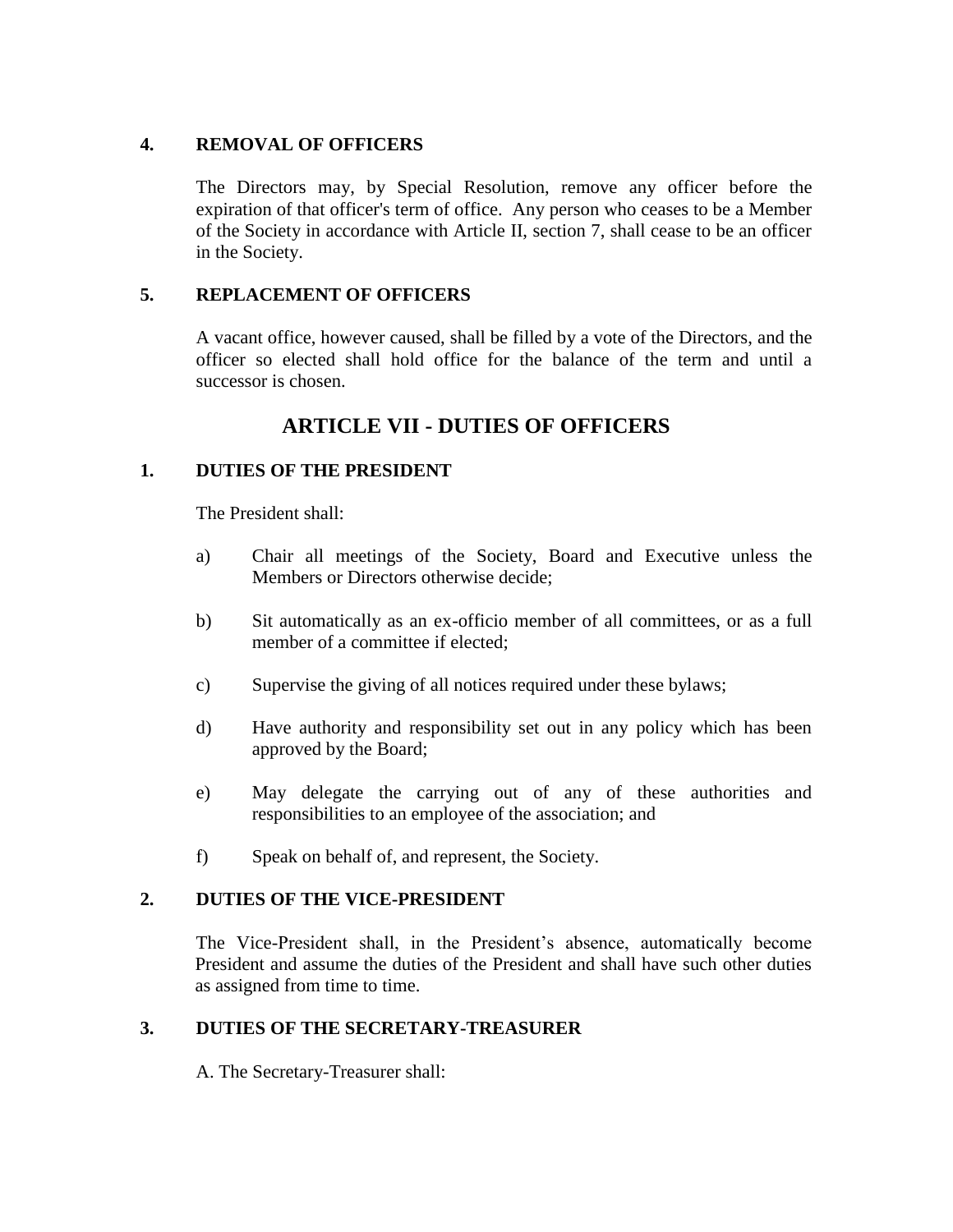- a) have the responsibility and authority for keeping proper accounting records and reporting on the financial position of the Society, or the Secretary-Treasurer shall ensure that responsibility for financial records and reporting on the financial position of the Society is assigned to an employee of the Society. Financial records include records of:
	- i) all money received and disbursed by the Society and the manner in respect of which the receipt and disbursement took place;
	- ii) every asset and liability of the Society; and
	- iii) every other transaction affecting the financial position of the Society.
- b) become a member of, and chair, the Finance Committee of the Society;
- c) oversee the presentation of financial statements to the Board;.
- d) Supervise the recording of minutes of Society, Board and committee meetings;
- e) Oversee the audit of the Society in conjunction with the Society's auditors;
- f) Oversee all correspondence from and to the Society and provide for the safe custody of the correspondence;
- g) Cause proper registers of the Members to be kept at a registered office, and ensure that the Society complies with the Society Act. Registers shall include the following:
	- i) The full name and resident address of each Member;
	- ii) The date on which each person is admitted as a Member:
	- iii) The date on which the person ceases to be a Member; and
	- iv) The class of membership of that person.
- h) Have custody of all records and documents of the Society;
- i) Work with the Society employees to maintain and update the Society's record book and record the policies approved by the Board, including the dates when each policy was adopted by the Board; and
- j) Overseeing the filing of all necessary notices with the Registrar of Companies.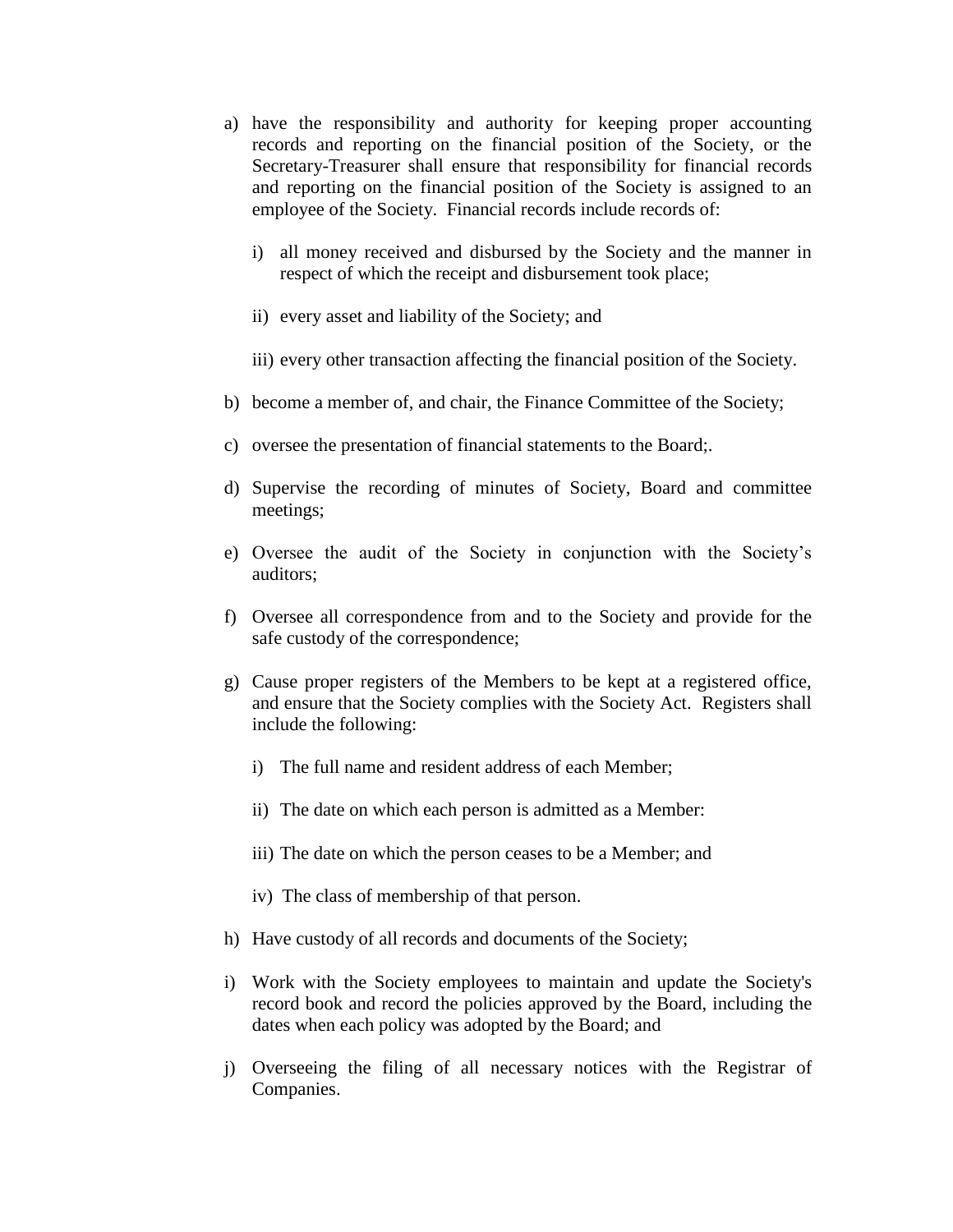B. The Secretary-Treasurer may delegate any of the following to an employee of the Society:

- a) aspects of financial management of the Society, including the development of budgets and advice on banking,
- b) the development of financial procedures, and
- c) the investment of funds.

## **4. SIGNING OFFICERS AND DEPOSITS**

The signing officers of the Society shall consist of any two (2) of the President, Vice-President, Secretary-Treasurer, Executive Director, Director of Finance and Human Resources Program Administrator but one signing officer must be either a member of the Executive or the Executive Director. The Board may, as they see fit, provide signing authority to additional Directors of the Society, and to other employees of the Society, for specific purposes.

# **ARTICLE VIII - THE EXECUTIVE COMMITTEE**

## **1. MEETINGS**

Meetings of the Executive shall be held at a place and time set by the Executive. Wherever possible, meetings shall be held on an Indian Reserve.

#### **2. COMPOSITION**

The Executive shall be composed of the three (3) officers of the Society.

#### **3. VOTING**

All members of the Executive shall have a vote at meetings of the committee. A tie vote shall result in the defeat of a motion.

#### **4. CHAIRPERSON**

The President is the chairperson of the Executive and the Vice-President shall act as chairperson in the President's absence.

#### **5. MINUTES OF THE MEETING**

The Executive shall distribute their meeting minutes to all Directors, with the exception of In-Camera Meeting minutes, which shall be distributed at the sole discretion of the Executive.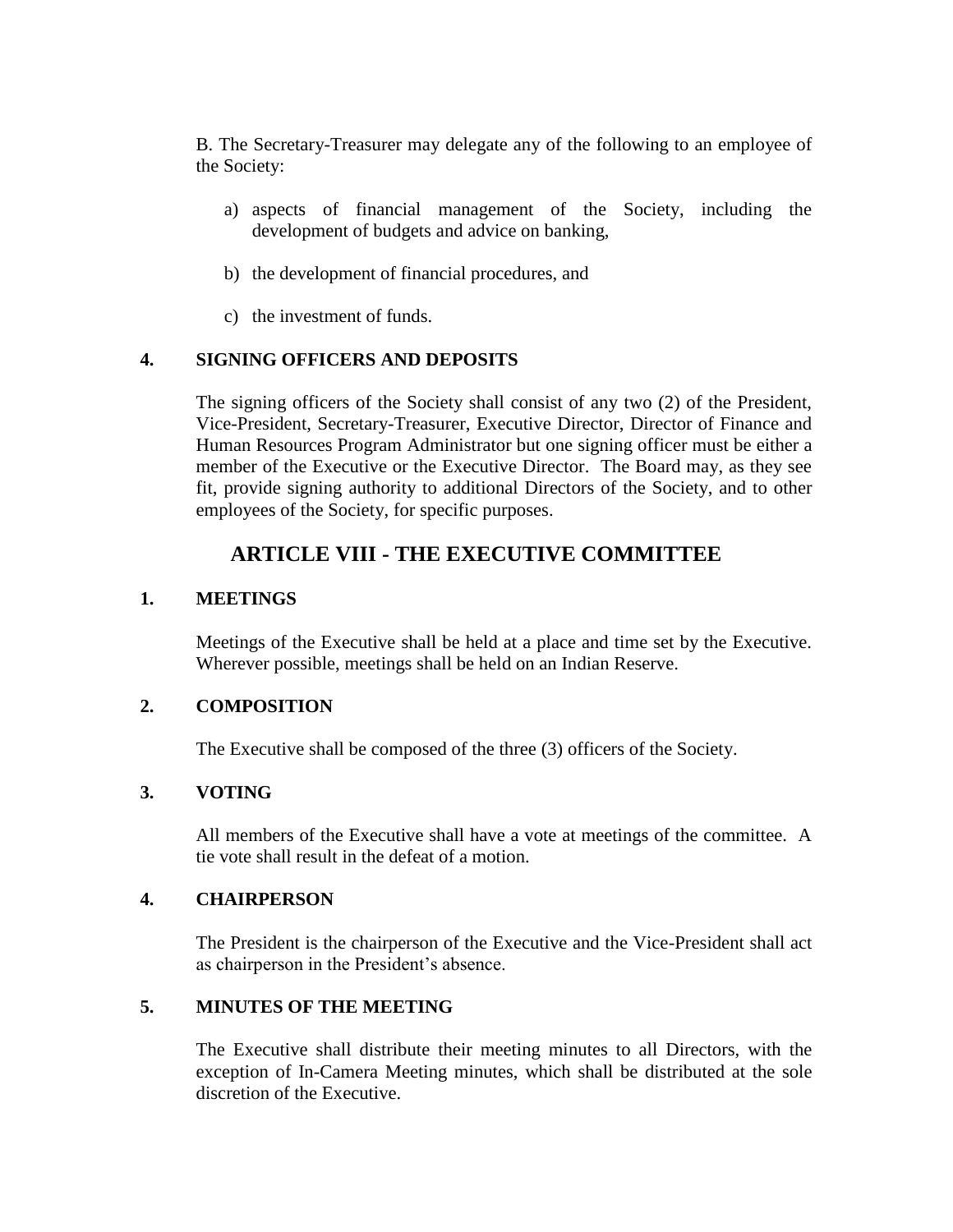## **6. QUORUM**

The quorum of the Executive shall be two (2) members of the committee.

# **ARTICLE IX - COMMITTEES**

## **1. COMPOSITION**

The Board may create such committees as it considers necessary, consisting of Directors, and shall set the terms of the committees. The Board may, by policy, delegate authority to a committee, or may ask the committee to make a report.

## **2. PERMANENT COMMITTEES**

There shall always be an Executive Committee and Finance Committee.

## **3. REPORTS**

A committee shall make reports of its meetings and of all decisions and recommendations made at those meetings to the Board.

## **4. CHAIRPERSON**

Other than for the Executive and Finance Committees, the chairperson of a committee may be designated by the Board, or may be elected by the committee if no person is designated. When the designated chairperson is absent from a meeting, a chairperson may be selected by the committee members. The Secretary-Treasurer is always chairperson of the Finance Committee.

#### **5. TIME AND PLACE OF MEETING**

The time and place of committee meetings may be determined by the chairperson of the committee, or in the absence of such designation, by the chairperson of the Board.

#### **6. QUORUM**

The quorum of a committee shall be a majority of committee members.

## **7. TERMS OF COMMITTEE APPOINTMENTS**

An appointment to a committee shall expire at the discretion of the Board.

## **8. VOTING**

All members of a committee, including the chairperson, shall have one (1) vote at committee meetings and, in the event of a tie, the resolution shall be defeated.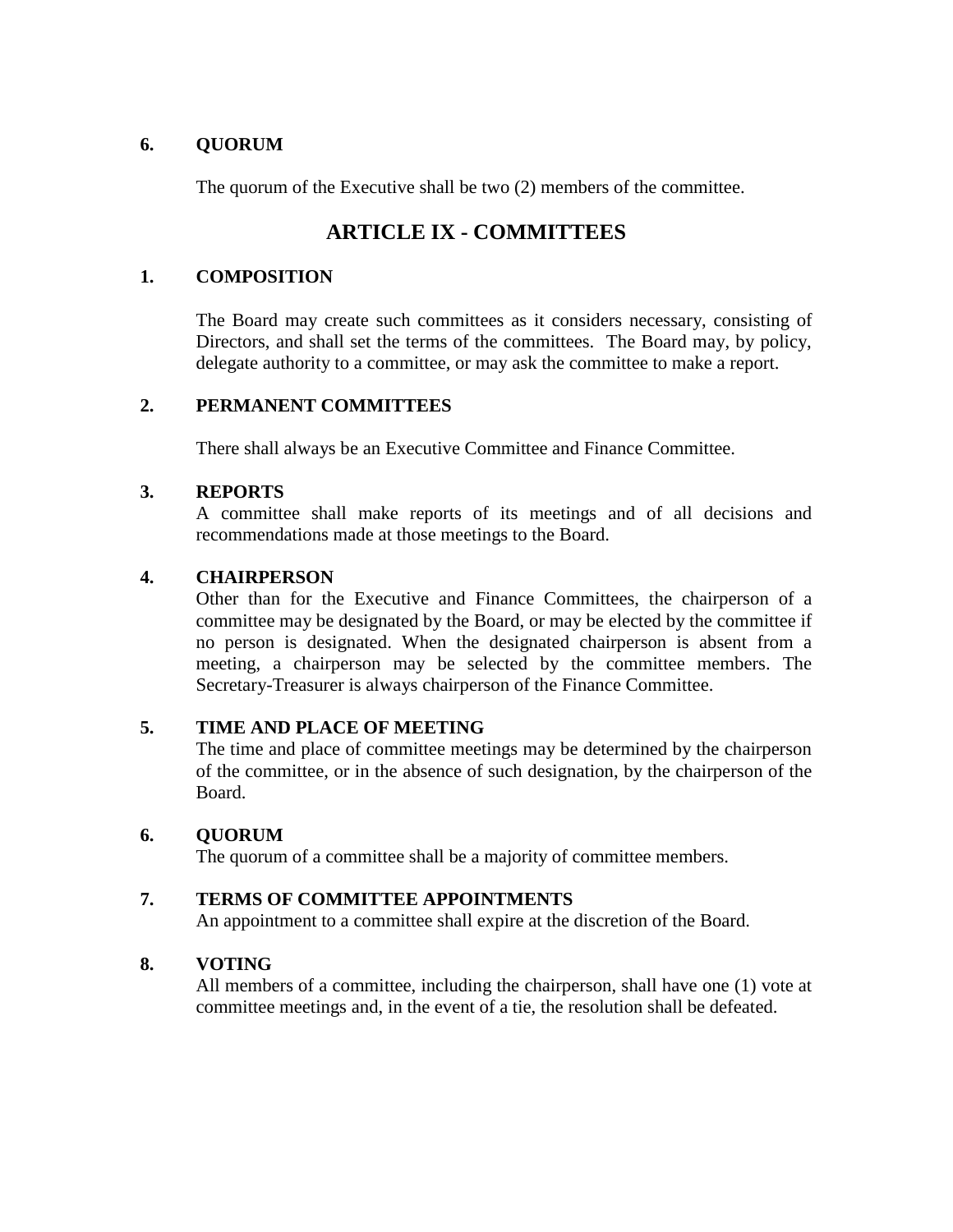# **ARTICLE X – AUDITS**

## **1. FISCAL YEAR**

The fiscal year of the Society shall be the period beginning April 1st of any year and ending March 31st of the subsequent year.

## **2. AUDITS**

The accounts of the Society shall be audited by an accountant qualified in the field of auditing.

## **3. REMOVAL OF AUDITOR DURING TERM**

When the Society wishes to remove an auditor before his term is expired, it shall give the auditor fourteen (14) days notice of the meeting, and a copy of all the materials to be sent to Members in connection with that meeting. The auditor may be removed from office by the Members of the Society at a special general meeting. When the auditor is removed from office before the auditor's term has expired, another auditor shall be appointed.

## **4. ATTENDANCE AT THE ANNUAL GENERAL MEETING AND SPECIAL GENERAL MEETINGS**

The auditor must be invited to attend the annual general meeting of the Society and he has the right to attend the meeting and report to the Society. Notwithstanding, if the auditor fails to attend, it does not invalidate the annual general meeting.

## **5. APPROVAL OF FINANCIAL STATEMENTS**

The Society shall not issue or circulate a financial statement other than to employees, Directors and officers if the financial statement has not been approved by the Board and signed by two (2) Directors.

# **ARTICLE XI – MISCELLANEOUS**

## **1. ACQUISITION AND DISPOSAL OF PROPERTY**

Subject to the approval of the Directors, the Society may acquire and take by purchase, donation, devise or otherwise, real and personal property, and may sell, exchange, mortgage, lease, let, improve and develop the same, and may erect and maintain any necessary buildings. The Board may make policies providing for the acquisition of real and personal property.